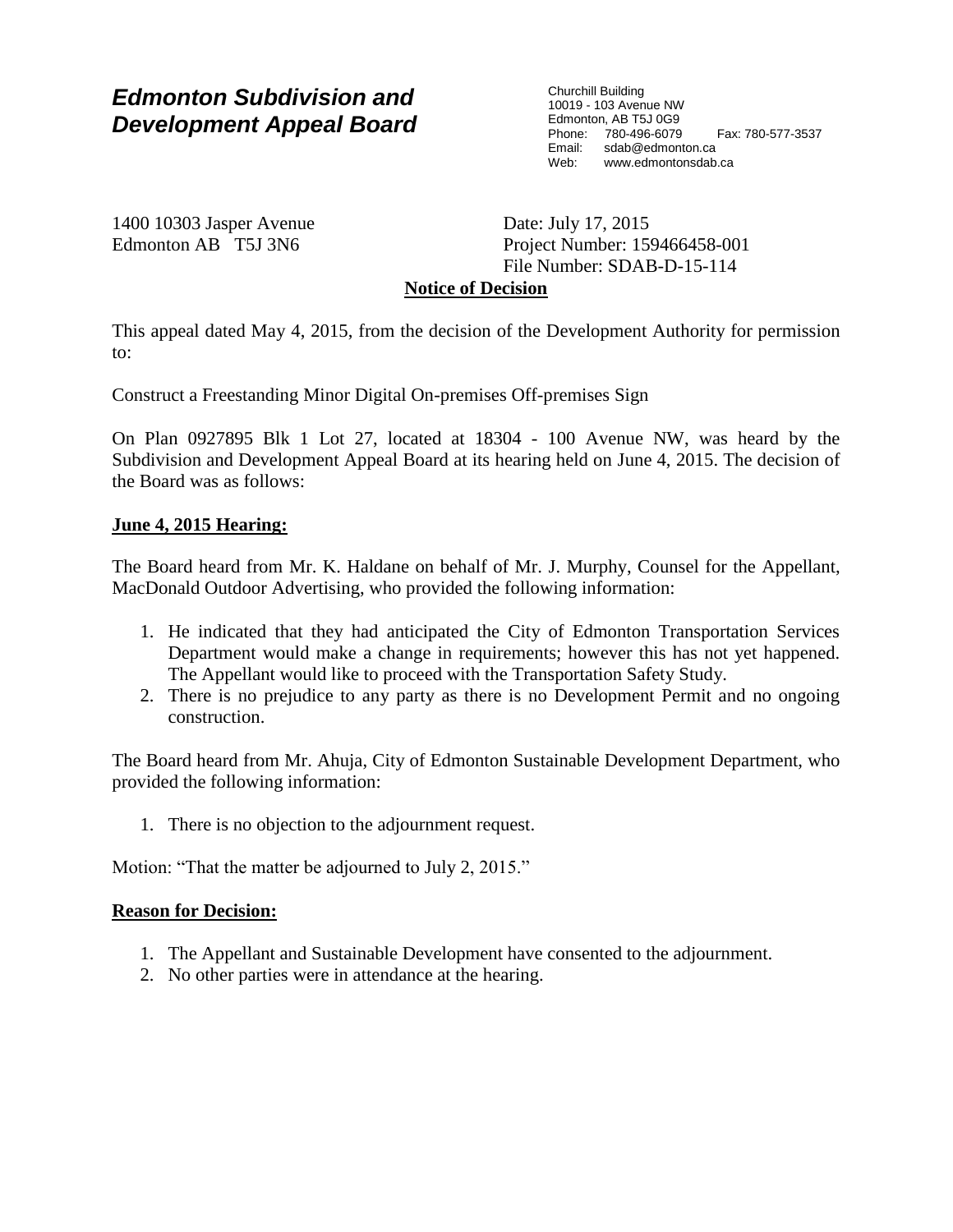# **July 2, 2015 Hearing:**

"that SDAB-D-15-114 be raised from the table"

# **Summary of Hearing:**

At the outset of the appeal hearing, the Presiding Officer confirmed with the parties in attendance that there was no opposition to the composition of the panel.

The appeal was filed on time, in accordance with Section 686 of the *Municipal Government Act*, R.S.A 2000, c. M-26.

The Board heard an appeal of the decision of the Development Authority to refuse an application to construct a Freestanding Minor Digital On-premises Off-premises Sign, located at 18304 – 100 Avenue NW. The subject Site is zoned DC2.876 Site Specific Development Control Provision. The development permit was refused because an excess in the maximum allowable Sign Area would contribute to light pollution and visual intrusion into residential properties south of 100 Avenue, the proposed location is within the 20 degree cone of vision and requires a Safety Review prior to approval, the proposed location is in the direct path of an existing traffic control signal and Transportation Services has determined that the proposed Sign will backlight the existing traffic control signal.

The Board received a written submission from the Development Authority on May 29, 2015, a copy of which is on file.

The Board received an email from an affected property owner opposed to the proposed development on June 2, 2015.

The Board notes that three affected property owners submitted their objections to the proposed development online.

The Board further notes that a Memorandum was received from Transportation Services on April 22, 2015 and an amended Memorandum was received from Transportation Services on June 26, 2015, a copy of which is on file.

At the outset of the hearing the Presiding Officer referenced Section 641(4) of the *Municipal Government Act*, Chapter M-26 which states:

Despite section 685, if a decision with respect to a development permit application in respect of a direct control district

> (a) is made by a council, there is no appeal to the subdivision and development appeal board, or

> (b) is made by a development authority, the appeal is limited to whether the development authority followed the directions of council, and if the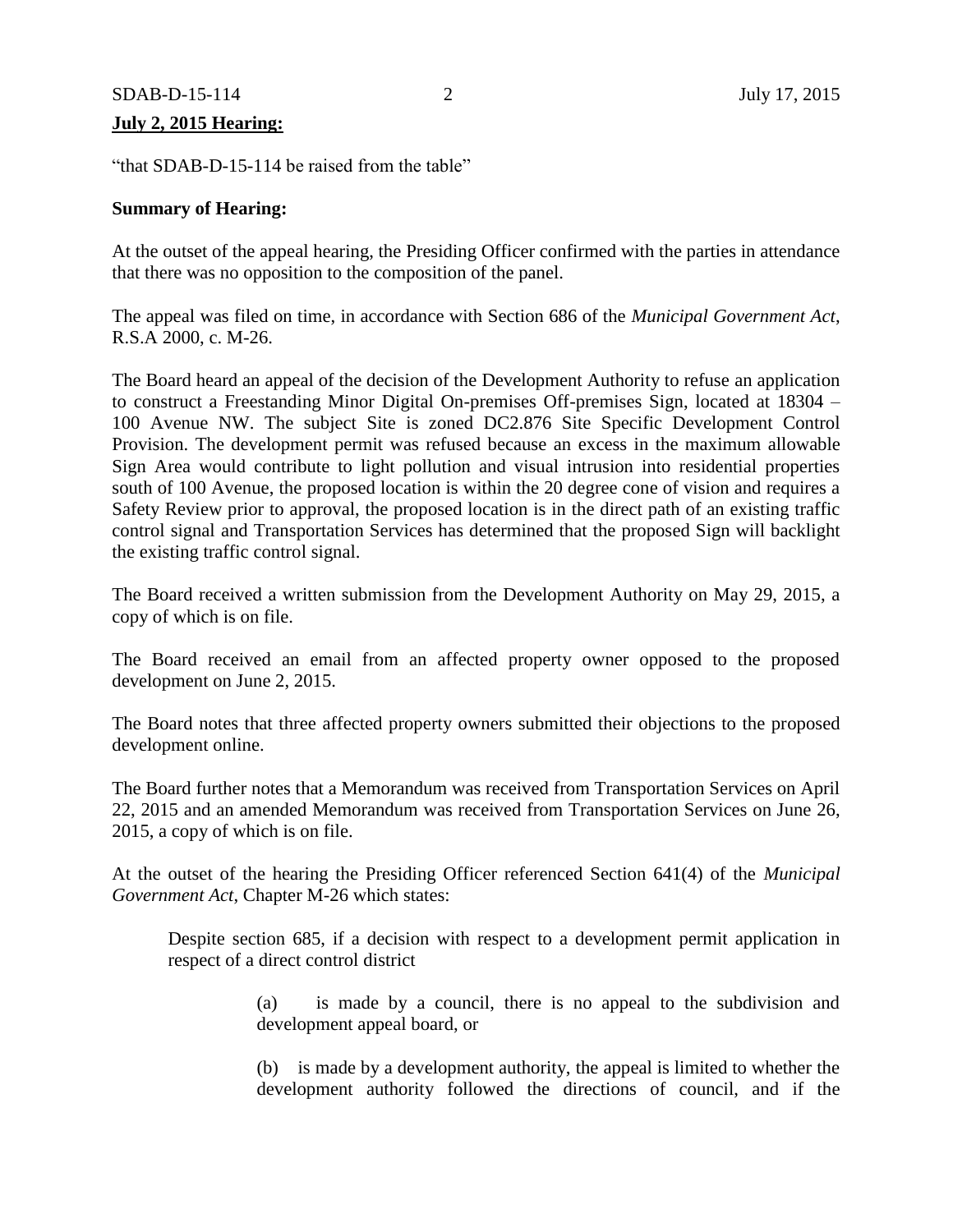subdivision and development appeal board finds that the development authority did not follow the directions it may, in accordance with the directions, substitute its decision for the development authority's decision.

The Board heard from Mr. James Murphy, Legal Counsel, for MacDonald Outdoor Advertising, who noted that his appeal is governed by Section 641 of the *Municipal Government Act*. Based on case law from the Court of Appeal, jurisdiction and merit should be dealt with together. At this point, Mr. Murphy provided a detailed written submission.

At this point the Presiding Officer adjourned the hearing in order to allow some time for Board members and representatives from the Sustainable Development Department to review the written submission provided by the Appellant.

When the hearing resumed Mr. Murphy used a PowerPoint presentation, marked "Exhibit D" to make the following points in support of the appeal:

- 1. He provided his submission, marked "Exhibit A", which included the development permit application and reasons for refusal; the Direct Control Provision, DC2.876; Council report on DC2 to DC2 rezoning; Section 59E of the Sign Schedule; Section 720 of the Edmonton Zoning Bylaw; an excerpt from Fred Laux, Planning Law and Practice in Alberta; SDAB Decision SDAB-D-14-246; a rendering of the proposed Sign; a neighbour location map; and a Transportation Services Memorandum dated June 26, 2015.
- 2. He provided a revised Site Plan, marked "Exhibit B" and stated the proposed Sign is located on the Marriott Hotel site.
- 3. The hotel owners are hoping that the signage will improve business at the hotel, which has been slower than anticipated, by targeting vehicular traffic along 100 Avenue.
- 4. A third party advertising company will erect the Sign and the hotel will purchase space on the Sign as will other advertisers.
- 5. The proposed Sign is a curved digital billboard Sign with a six second interval changes and will be directed west down 100 Avenue and not towards the residential properties located south of 100 Avenue.
- 6. The subject Site is zoned DC2 and initially did not include Digital Signs as a listed Use.
- 7. The hotel owner had the Site rezoned to add Digital Signs as a listed Use and to accommodate the proposed Sign.
- 8. However, the inclusion of Schedule 59E instead of the Sign regulations contained in the CHY Highway Corridor Zone may have been an error and has resulted in the refusal of the development permit application.
- 9. The proposed Sign complies with all of the development regulations except for the maximum allowable Sign Area.
- 10. Mr. Murphy referenced photographs contained in his PowerPoint presentation to illustrate the location of the proposed Sign on the north side of 100 Avenue, where there is a row of hotels. He also referenced photographs to illustrate the berm along the south side of the avenue, which is between the residential properties and development on the avenue. There is a mix of evergreen and deciduous trees on the berm and the photos showed the difference between when foliage is on the trees and when it is not.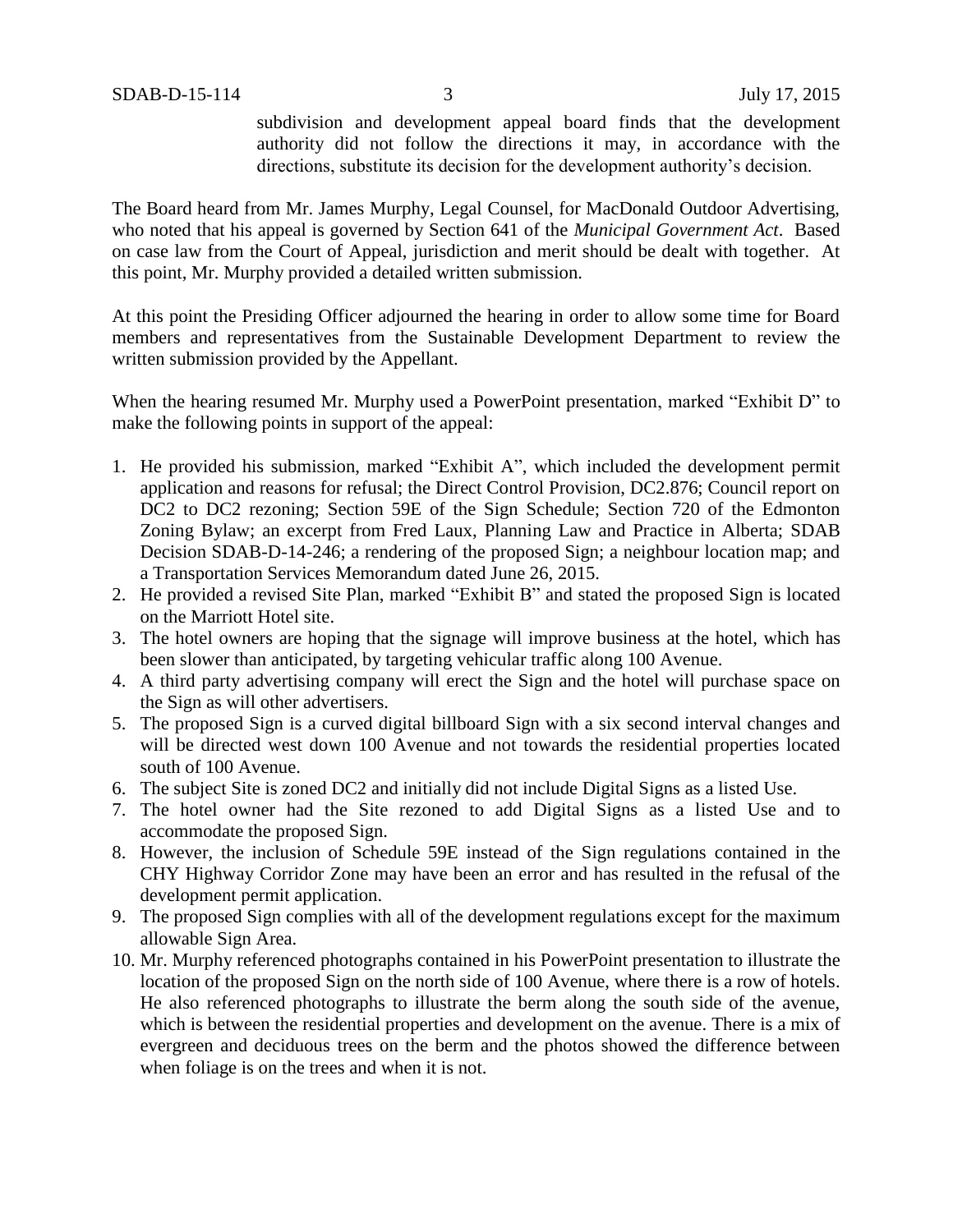SDAB-D-15-114 4 July 17, 2015

- 11. The berm was erected as a requirement of the Place LaRue West Neighbourhood Area Structure Plan.
- 12. The Sign has been sited closer to the building in order to comply with the minimum required 7.5 metres Side Yard.
- 13. The proposed curved Digital Sign is more appropriate for this location than a flat Sign because it is setback so far from 100 Avenue. The proposed curved Digital Sign has more pixels than a flat Sign and provides a clearer image.
- 14. The proposed Sign is convex with a viewing area of 22 feet.
- 15. The zoning north of 100 Avenue is all highway commercial.
- 16. Mr. Murphy referenced photographs and videos to illustrate the intersection of 184 Street and 100 Avenue and a temporary Sign that has been erected at the same location as the proposed permanent Sign. The proposed Sign will eliminate the need for the hotel to use temporary signage.
- 17. The photographs also illustrate that the area surrounding the subject Site on the north side of 100 Avenue is comprised of large scale hotels with a heavy volume of traffic along 100 Avenue.
- 18. The Place LaRue West Neighbourhood Area Structure Plan attempts to isolate the residential area located south of 100 Avenue from these developments.
- 19. Mr. Murphy showed a video of the intersection located at 184 Street and 100 Avenue demonstrating that there are numerous existing large Signs that are taller than the proposed Sign located along the north side of 100 Avenue.
- 20. The photographs and videos included in the PowerPoint presentation were taken from the vantage point of a person at standing height.
- 21. He referred to Tab 1 of "Exhibit A" and addressed the two reasons for refusal, firstly that the proposed Sign Area exceeds the maximum allowable Area for Minor Digital On-premises Off-premises Signs which would contribute to light pollution and visual intrusion into residential properties south of 100 Avenue.
- 22. He noted that the proposed Sign is not as wide or as high as the maximum allowable contained in the DC2 Bylaw and that the excess Sign Area would, therefore, be located at the bottom of the Sign. It was his opinion that this excess area would not contribute to light pollution with respect to the properties located south of the avenue on the other side of the berm.
- 23. The proposed Digital Sign will not spill light like older billboard Signs. Digital Signs are designed so their light is aimed at oncoming traffic.
- 24. The Development Officer concluded that the excess Sign Area would impact the neighbourhood without giving a reason. This conclusion doesn't make sense given that the excess area is located at the bottom of the Sign.
- 25. As a result of the concerns expressed by Transportation Services regarding traffic safety because of the proximity of the proposed Sign to a traffic signal, a revised Site Plan was prepared showing the proposed location of the Sign has been moved 60 metres to the east. The Transportation Safety Study was submitted to Transportation Services and after review, Transportation Services confirmed that they are no longer concerned as evidenced in a memorandum dated June 26, 2015, contained at Tab 10 of "Exhibit A". Therefore, now the sole issue is whether the excess area of the Sign will contribute to light pollution and visual intrusion into the residential properties south of 100 Avenue.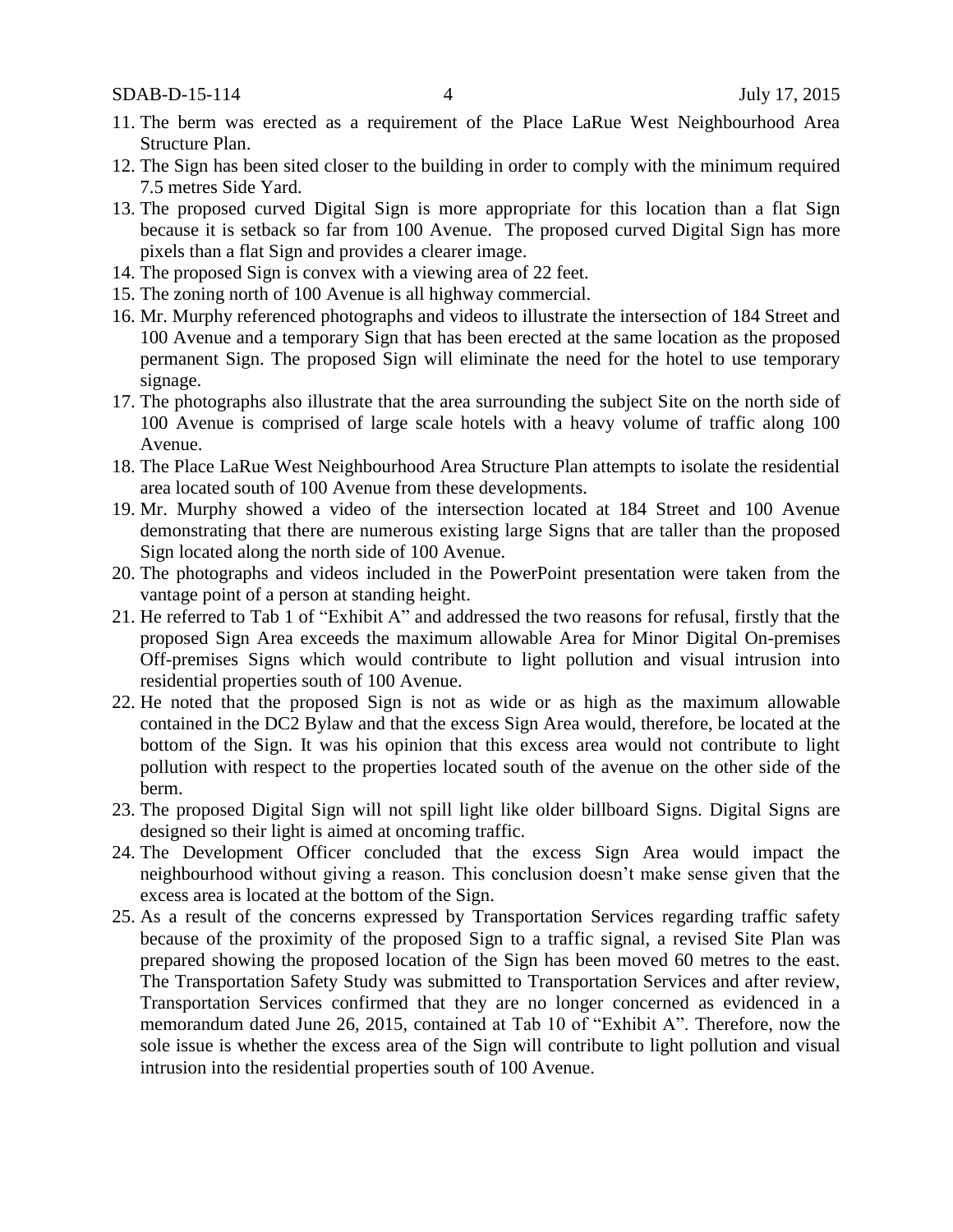- 26. Section DC2.876.4(f) requires that landscaped yards with a minimum width of 7.5 metres be provided adjacent to 100 Avenue and 184 Street. Section DC2.876.4(z) includes specific regulations in addition to those included in Schedule 59E and any other provisions of the *Edmonton Zoning Bylaw*. Specifically, s. DC2.876.4(z)(i) states that all Digital Signs shall be designed to minimize light pollution and visual intrusion into residential properties south of 100 Avenue. Section DC2.876.4(z)(ii) states that any lighting on Signs higher than 10 metres and more than 7.5 metres north of 100 Avenue is to be oriented east/west and not face south. Section DC2.876.4(z)(iii) states that any Signs developed on a south facing wall above 10 metres in height or attached to any building above 10 metres in height that abuts 100 Avenue is to be backlit and designed to prevent light from emitting toward residential areas south of 100 Avenue.
- 27. The proposed Sign is less than 10 metres tall and has been designed to comply with all of these requirements.
- 28. Therefore, he asked the Board to infer that City Council had decided that 10 metres was the height at which light pollution and visual intrusion into the residential area to the south would become a problem.
- 29. The proposed Sign does not face the residential area to the south but is oriented towards traffic travelling east on 100 Avenue.
- 30. The proposed Sign now complies with the requirements of Section 59.2 of the *Edmonton Zoning Bylaw* as noted by the memorandum from Transportation Services contained at Tab 10 of "Exhibit A".
- 31. He referenced a copy of the report contained at Tab 3 of his submission that was sent from the Sustainable Development Department to City Council in December 15, 2014 to support the rezoning application, which included the addition of Use Classes for three types of Digital Signs.
- 32. Specifically, the City had supported the rezoning application because the La Perle neighbourhood located south of 100 Avenue is separated from the subject Site by a 30 metre wide roadway and a five metre high landscaped berm.
- 33. Therefore, Mr. Murphy asked the Board to infer that City Council approved the Bylaw amendment to include this type of Digital Sign based on this knowledge.
- 34. The report also acknowledged that the development located along 100 Avenue is "highway commercial" and not neighbourhood commercial and that the additional Use classes for Digital Signs are appropriate and compatible for this area.
- 35. Sustainable Development recommended approval of the Bylaw amendments to City Council because the proposed Use Classes for Digital Signs were compatible for the area because of the berm that separates the subject site from the residential properties to the south and the sign is less than 10 metres high and faces west to target vehicles travelling east along 100 Avenue.
- 36. The proposed Sign complies with all of the regulations pursuant to Schedule 59E of the Edmonton Zoning Bylaw contained at Tab 4 of "Exhibit A" with the exception of maximum allowable Sign Area.
- 37. The proposed Sign is 7.92 metres high (less than the maximum allowable Height of 8.0 metres) and 7.32 metres wide (less than the 8 metres maximum allowable Width).
- 38. The proposed Sign exceeds the maximum allowable Sign Area of 20 square metres but the excess is located at the bottom of the sign.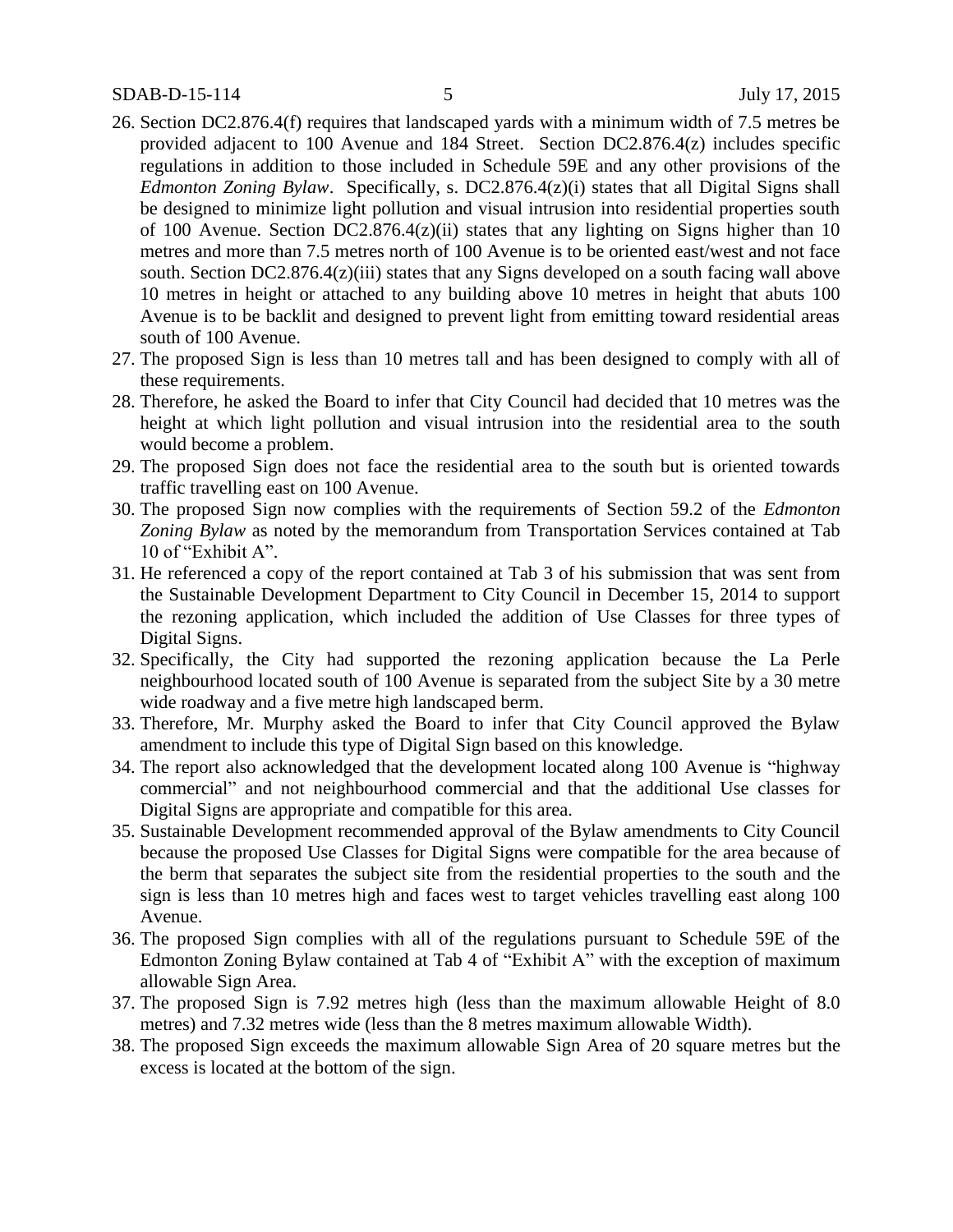- 39. The proposed Sign is not located within the minimum required Side Setback and does not exceed the maximum allowed number of Signs permitted on one site.
- 40. He referenced the table contained in Schedule 59E.3(5)(d) that sets out the minimum required separation distances for Minor Digital On-premises Off-premises Signs larger than 8.0 square metres. He pointed out that the Proposed Sign Area column contained references to signs larger than 20 metres squared and asked the Board to infer from that variances to allow signs greater than 20 square metres could be considered.
- 41. Section 720.3(3) of the *Edmonton Zoning Bylaw* states that all regulations in the Zoning Bylaw shall apply to development in the Direct Control Provision, unless specifically excluded. This includes the Development Authority's variance power contained in Section 11. City Council may provide absolute direction in the Direct Control Bylaw but in most cases some discretion is provided to the Development Authority and that is the case for this development.
- 42. It was his opinion that in this case the Development Officer does appear to exercise discretion while considering the size of the proposed sign.
- 43. Section DC2.876.4(z)(i) requires the Development Officer to exercise discretion in determining whether or not the proposed Sign creates light pollution and visual intrusion. This exercise of discretion is then subject to the right of appeal to the Subdivision and Development Appeal Board.
- 44. He referenced an excerpt from Planning Law and Practice in Alberta by Frederick Laux contained at Tab 6 of "Exhibit A" and noted that it was Laux's opinion that Section 641 of the *Municipal Government Act* does not exclude the jurisdiction of the Board in situations where a Development Officer has exercised discretion because it is impossible to determine if the direction of Council was followed.
- 45. Mr. Murphy referenced a previous decision of the Board contained at Tab 7 of "Exhibit A" and suggested that the rationale of that decision was that, if City Council has not specified regulations in a Direct Control Bylaw but rather has incorporated regulations by reference to the Zoning Bylaw, the Development Officer retains discretion. The exercise of this discretion is subject to appeal. In that case the Board was asked to exercise discretion that had been delegated to the Development Authority, which the Development Office did not exercise.
- 46. He referenced a rendering of the proposed Sign contained at Tab 8 of "Exhibit A". The rendering makes the Sign look two dimensional and does not show the curved nature of the Sign.
- 47. He referenced a map contained at Tab 9 of "Exhibit A" identifying the location of two of the three neighbours who have expressed opposition to the proposed Sign. One of these property owners resides quite far east of the proposed location and will only be able to see the back of the single sided Sign that will face west. It was apparent that that property owner was primarily concerned about the Sign located at the Wingate Hotel.
- 48. The Sign at the Wingate Hotel is much different than the proposed Sign. Specifically the Wingate hotel Sign is one metre higher than the proposed Sign and is a neon lit Sign, which exacerbates light pollution.
- 49. Mr. Murphy took a photograph from the property marked by an arrow on the map in Tab 9 of "Exhibit A" to illustrate that, when standing on 99A Avenue looking north, the hotel is not visible because it is blocked by the berm and mature trees located along the berm.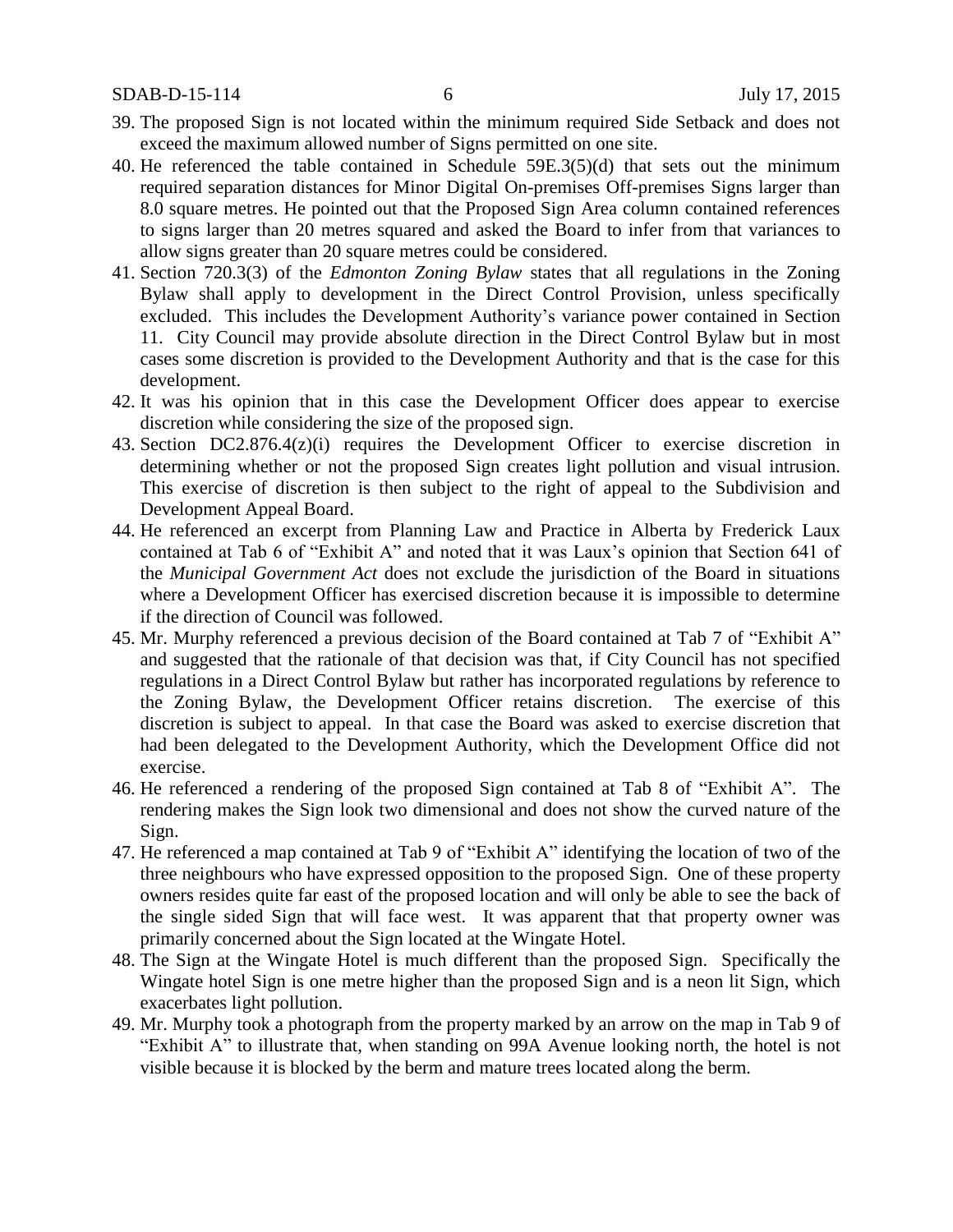- 50. In response to a question Mr. Murphy indicated that there are some two storey houses located along 99A Avenue. However, the regulations contained in DC2.876 suggest that digital signage is only a concern when it exceeds 10 metres in Height.
- 51. He referred to photographs of the thick landscaping along the berm at 184 Street and 100 Avenue. He also referenced photographs of some comparable Signs, specifically a Sign located at 178 Street and Stony Plain Road with the exact dimensions as the proposed Sign. The photographs illustrate that the convex face does not increase light pollution when viewed from the side because the pixels are aimed at oncoming traffic.
- 52. He referenced photographs of a Sign located at 23 Avenue and Rabbit Hill Road that were taken at 4:00 a.m. in an attempt to capture light pollution in the dark. This Sign is a convex curved Sign. Photographs of the side of the Sign show that a slim band of light is visible. It was noted that the light from the street lights produced more glare in the photo. A photograph of the other side of this Sign illustrated that light was not visible until you approached the front of the Sign.
- 53. He referenced a photograph of an existing Major Digital Sign with scrolling text erected at another hotel located along 100 Avenue and stated that in his opinion, this type of Sign is more distracting than the proposed Sign.
- 54. Mr. Murphy concluded by stating that the proposed Sign is reasonable, in keeping with the spirit and intent of the Direct Control Provision Bylaw, compatible with the surrounding highway commercial development and complies with all of the development regulations except Sign Area.

Mr. Murphy provided the following responses to questions:

- 1. The 7.5 metres Side Setback is measured to the edge of the Sign from the property line, not to the pole at the center of the Sign.
- 2. The Highway Corridors Act does not apply to the proposed development but the Place LaRue West Neighbourhood Area Structure Plan specifies that the Use on the subject Site will be highway commercial in nature.
- 3. The proposed Sign is 12 feet (3.66 metres) high by 24 feet (7.32 metres) wide with a 2 foot (0.61 metres) band located at the bottom.
- 4. The Development Officer's use of language led him to surmise that the Development Officer exercised discretion and that discretion should be subject to appeal.
- 5. The size of the variance being required in this case, more than 50 percent greater than the maximum allowed Sign Area, should not determine the decision of the Board.
- 6. Mr. Murphy referenced "Exhibit C", a copy of a Court of Appeal decision, *Newcastle Centre GP Ltd. V Edmonton (City), 2015 ABCA 295*, and stated that in that case a variance had been sought in the minimum required 500 metres separation distance between liquor stores. The Board refused the appeal because of the magnitude of the required variance. The Court of Appeal determined that the Board should not start from the presumption that a large variance will result in harm. Rather, the Board should apply Section 687(3)(d) of the *Municipal Government Act* to determine whether or not the specific development will unduly interfere with the amenities of the neighbourhood or materially interfere with the use, enjoyment or value of neighbouring parcels of land.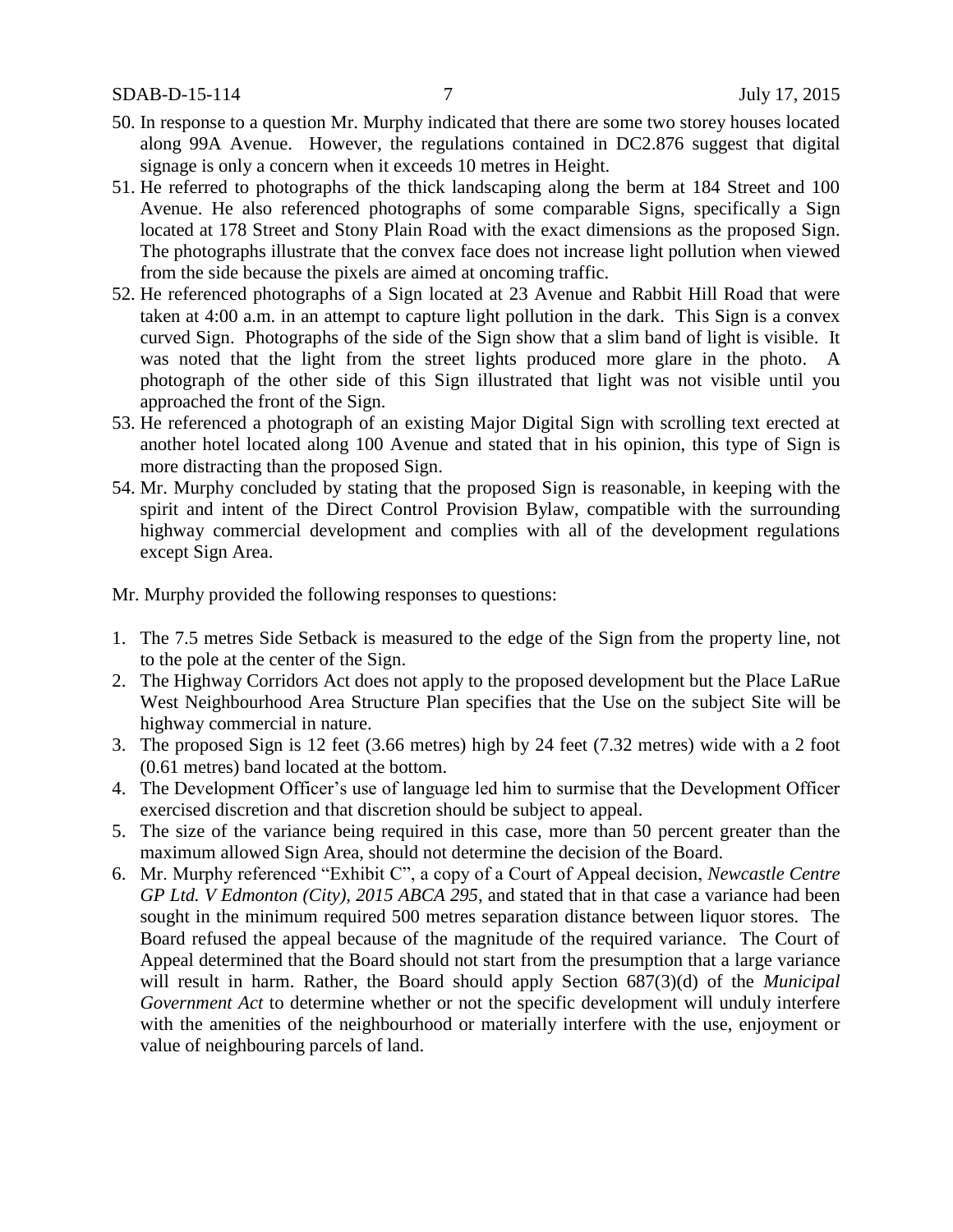- 7. It was his opinion that the excess in Sign Area at the bottom of the proposed Sign will not unduly affect the amenities of the neighbourhood or the use, enjoyment or value of neighbouring properties and therefore meets the test.
- 8. It was his opinion that zoning bylaws are guidelines that can be varied.
- 9. Section 641 of the *Municipal Government Act* applies where City Council has provided an absolute direction. However, when City Council leaves matters to judgment, absolute direction has not been provided because Council cannot direct how discretion is exercised and the Board can review that exercise of discretion.
- 10. The Place LaRue West Neighbourhood Area Structure Plan addresses the tension between Use classes on the north side of 100 Avenue and the residential zones to the south by requiring the erection of the five metre landscaped berm.
- 11. If City Council determined that this would not mitigate the impact of Digital Signs, the three Use Classes for Digital Signs would not have been included in the DC2 Bylaw in December 2014. Mr. Murphy therefore asked the Board to infer that the berm is effective in mitigating the impact of the proposed Sign.
- 12. His client, MacDonald Outdoor Advertising, only deals in this type of convex sign because it is a higher quality Sign. In situations like this where a greater Setback is required, such signs maintain a high quality image even with the greater distance from the road.
- 13. The Sign is not brighter but allows more pixels and a higher clarity in image.
- 14. The proposed Minor Digital Sign will increase the aesthetics of the drive along 100 Avenue and will be less distracting and more attractive than the Major Digital Signs in this area.
- 15. It was his opinion that Schedule 59E.3(5)(d), contemplates Minor Digital On-premises Offpremises Signs that are larger than 20 square metres.
- 16. The minimum required 7.5 metres Side Yard requirement contained in DC2.876 is an absolute direction from City Council but the maximum allowable Sign Area is not set out in the DC2 Bylaw and is therefore not an absolute direction from Council.
- 17. Mr. MacDonald from MacDonald Outdoor Advertising clarified that the proposed Sign will be approximately 50 percent clearer than a 10 foot by 20 foot sign.

The Board then heard from Mr. Harry Luke and Mr. Sachin Ahuja, representing the Sustainable Development Department, who provided the following information:

- 1. Mr. Luke referenced the Zoning Bylaw amendment report from the Sustainable Development Department contained at Tab 3 of "Exhibit A".
- 2. Section 2 of that report is strictly an analysis of the Site conditions at the time of the rezoning application. It was not Sustainable Development's judgment regarding the suitability of Digital Signs for that site.
- 3. A good portion of the Landscaping along the five metres berm is comprised of deciduous trees that lose their foliage during the winter months.
- 4. He acknowledged that City Council allowed the development of Digital Signs on the subject Site by amending the DC2 Bylaw but emphasized that the regulations contained in Section 59.2 of the *Edmonton Zoning Bylaw* are applicable.
- 5. Sustainable Development recommended the addition of Digital Signs to the list of uses in DC2.876 and, if the proposed Sign had complied with the requirements of the bylaw, it would have been approved.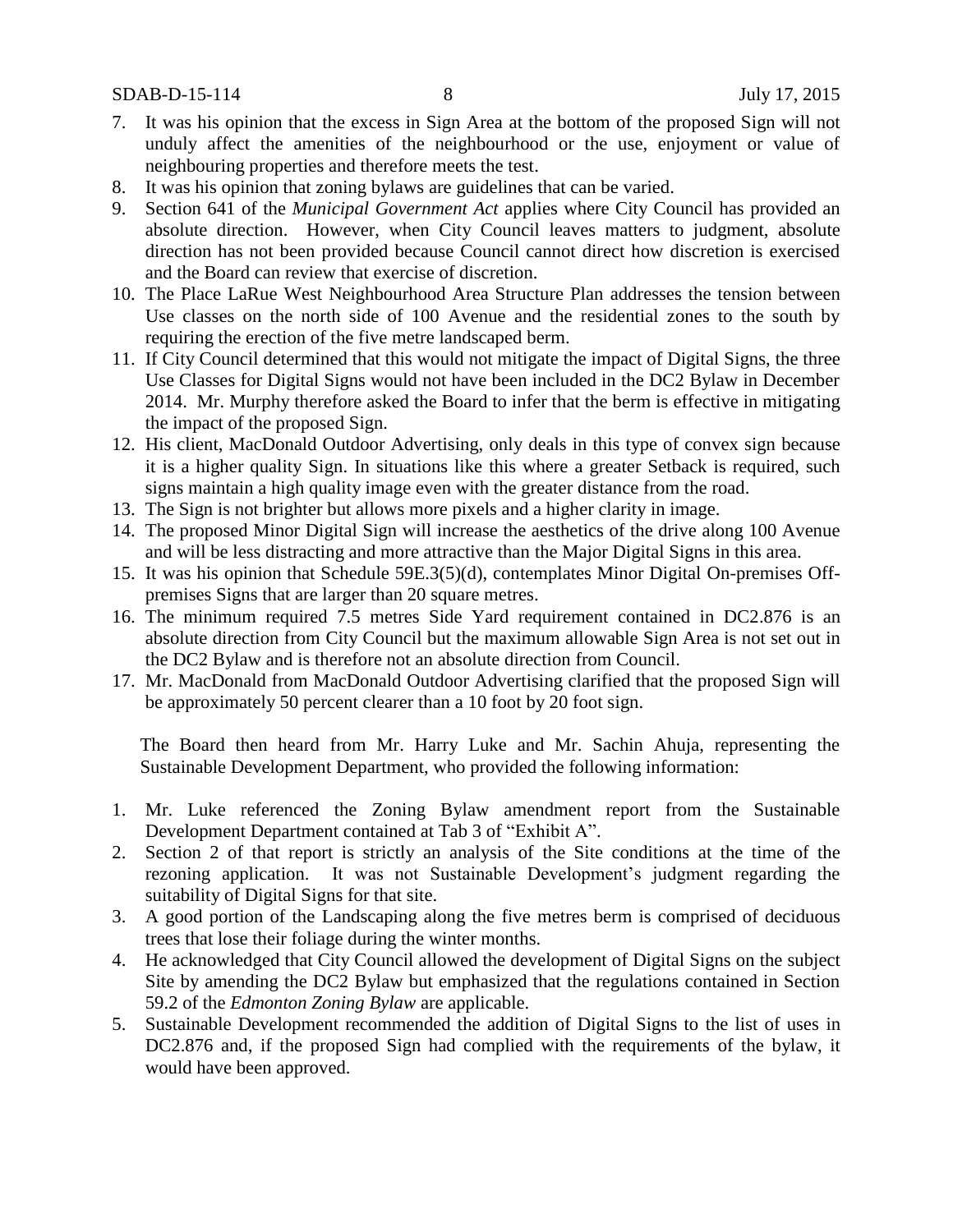- 6. Subsequent to the refusal of this application in April 2015, the Appellant has provided a new Site Plan showing a new location for the Sign as well as information solicited directly from Transportation Services.
- 7. He referenced the Site Plan for the original proposed Sign showing the location of the Sign at the southwest corner of the site, 7.5 metres from both the south and west property lines.
- 8. Although that siting for the Sign met the locational criteria, the Development Officer and Transportation Services felt the Sign did not meet the traffic safety requirements.
- 9. He referenced the new Site Plan, which had been submitted by the Appellant today, showing the proposed Sign relocated 60 metres to the east.
- 10. Although the new location had been presented to Transportation Services for review, the new Site Plan had not been submitted to the Development Authority prior to this hearing.
- 11. The only information that the Development Authority had with respect to the proposed new location was the memorandum from Transportation Services dated June 26, 2015 which indicated that they did not object to the proposed new location.
- 12. The Development Officers give every opportunity to an Applicant to make revisions prior to making a decision. It is very frustrating when information is submitted following the decision of the Development Officer.
- 13. It was his opinion that the new Sign location requires a new development permit application with notice to affected property owners.
- 14. He expressed concern regarding the dimensions of the sign as provided by the Appellants. He referred to the representation of the proposed Sign that had been submitted by the Appellants. On it he had put the measurements for the face of the Sign as being 24 feet wide and 14 feet high with an additional 2 feet at the bottom to display the name of the hotel and other information. The calculations made by him at the bottom of the representation indicated a Sign Area of 35.72 square meters, which exceeds the initial proposed sign area of 31.2 square metres.
- 15. It was his opinion that DC2.876 is neither incomplete nor ambiguous. It does not provide discretion to the Development Officer and therefore the decision of refusal complies with the direction from city council.
- 16. Digital Signs are a Discretionary Use in every zone within the *Edmonton Zoning Bylaw*.
- 17. Section DC2.876.4(z)(i) is an additional requirement to the requirements of section 59.2 of the *Edmonton Zoning Bylaw* that must be met first.
- 18. The Place LaRue West Neighborhood Area Structure Plan requires that negative impacts must be mitigated. The berm was intended to mitigate noise but DC2.876 contains additional requirements with respect to light.
- 19. DC2.876 was used to impose special regulations to address the incompatibility between the neighbouring zones.
- 20. The 10 metres threshold referred to by Mr. Murphy is not specific to Freestanding Signs.
- 21. This requirement was included in the previous version of DC2.876 and was intended to apply to more than Digital Signs.
- 22. It was his opinion that the new Site Plan submitted by the Appellant today is not accurate with respect to scale.

They provided the following responses to questions: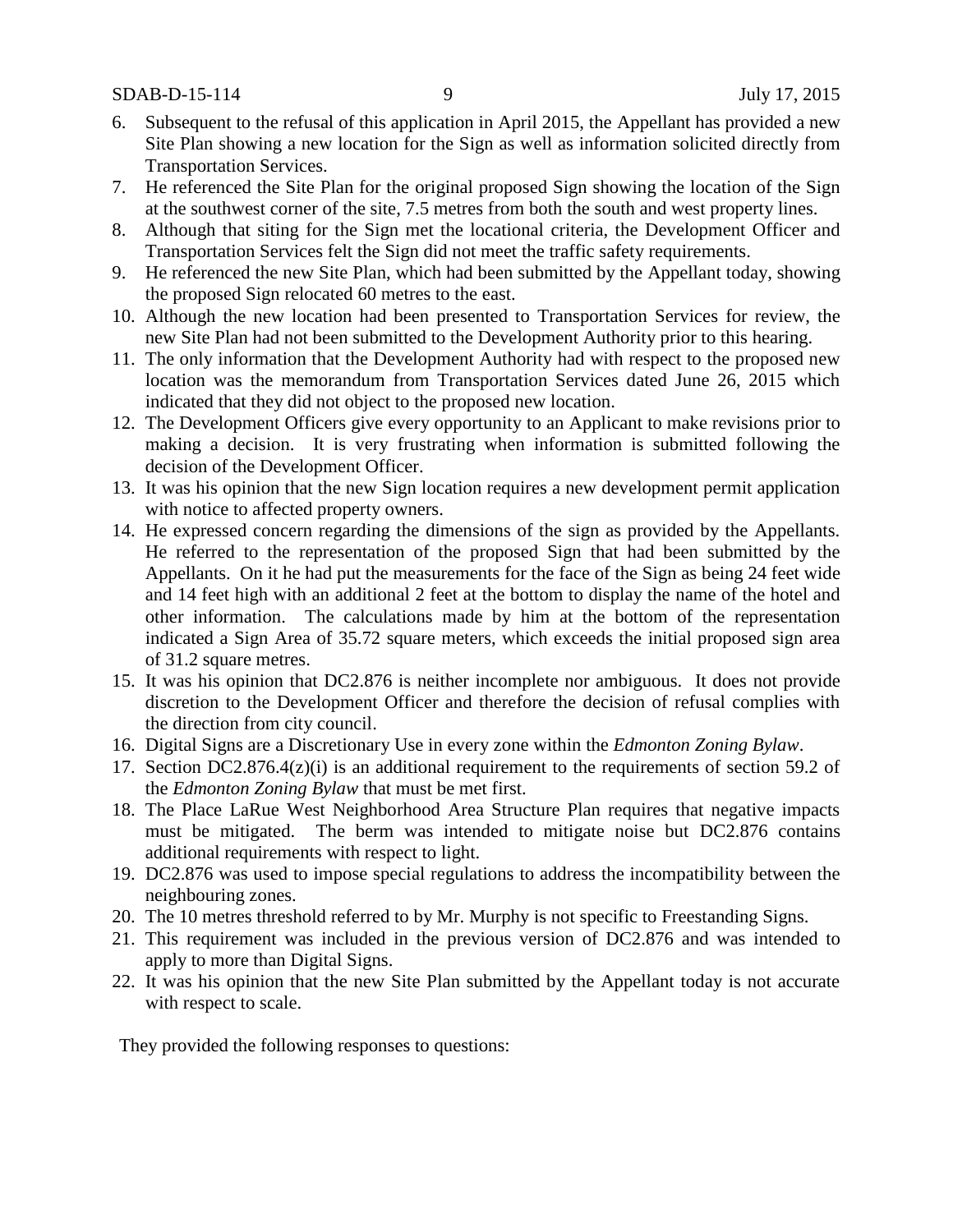SDAB-D-15-114 10 July 17, 2015

- 1. The curvature of the proposed Sign provides extra exposure that would not be provided with a flat screen Sign.
- 2. All Digital Signs must have ambient light sensors to allow dimming of the Sign.
- 3. Sustainable Development is concerned about light pollution and visual impact and neighbouring property owners have also expressed concerns about these matters.
- 4. A rezoning application for a DC2 zone is in effect a contract zoning.
- 5. Some schedules of the *Edmonton Zoning Bylaw* have embedded variance powers, such as Schedule 54, but Schedule 59E does not contain specific variance powers.
- 6. Section 11.4 of the *Edmonton Zoning Bylaw* is very specific regarding the variance powers of the Development Officer. This limitation applies unless it is specifically changed by the Direct Control District Bylaw.
- 7. In typical situations where a permit for a Sign is being applied for, the Development Officer would be able to vary the size of a proposed Sign.
- 8. The inclusion of Schedule 59E in DC2.876 provided direction from City Council regarding Sign regulations and it was the interpretation of the Development Officer that there was no variance power with respect to the regulations in that schedule.
- 9. DC2.876 specifically applies the regulations contained in Schedule 59E.
- 10. It was his opinion that the comments made by the Appellant regarding lighting and the 10 metre Height threshold were purely anecdotal.
- 11. The 10 metre Height threshold applies to all Signs, not just Digital Signs.
- 12. The Digital Sign regulations were adopted in 2011 and have been a learning experience for the City.
- 13. The proposed Sign will be larger than allowed and will, therefore, create more light and contribute to light pollution.
- 14. They have not had an opportunity to evaluate the proposed new location of the Sign in relation to other existing Signs. The Site Plan should be drawn to scale to ensure that the Sign is sited correctly.
- 15. It was his opinion that neighbouring property owners should be notified about the proposed change in location.

Mr. Murphy made the following points in rebuttal:

- 1. The fact that the decision of the Development Authority was based on the old Sign location and not the one submitted today does not necessitate a new development permit application.
- 2. If the appeal was denied and a new development permit application was submitted, the Appellant would be advised that there is a six month waiting period because the same development is being proposed on the same Site.
- 3. Relocating the Sign was an attempt to address the biggest problem, mainly the safety concerns raised by Transportation Services and in doing so the concerns regarding light pollution and visual intrusion have not been exacerbated.
- 4. They could not go back to the Development Authority at this point because they are *functus*.
- 5. Locating the Sign to the east will not change the fact that property owners along 100 Avenue both east and west of the subject site have received notice. The notice sent to the property owners did not specify the location of the Sign on the site.
- 6. The residents residing south of the subject site who expressed concerns did not address the specific location of the proposed Sign.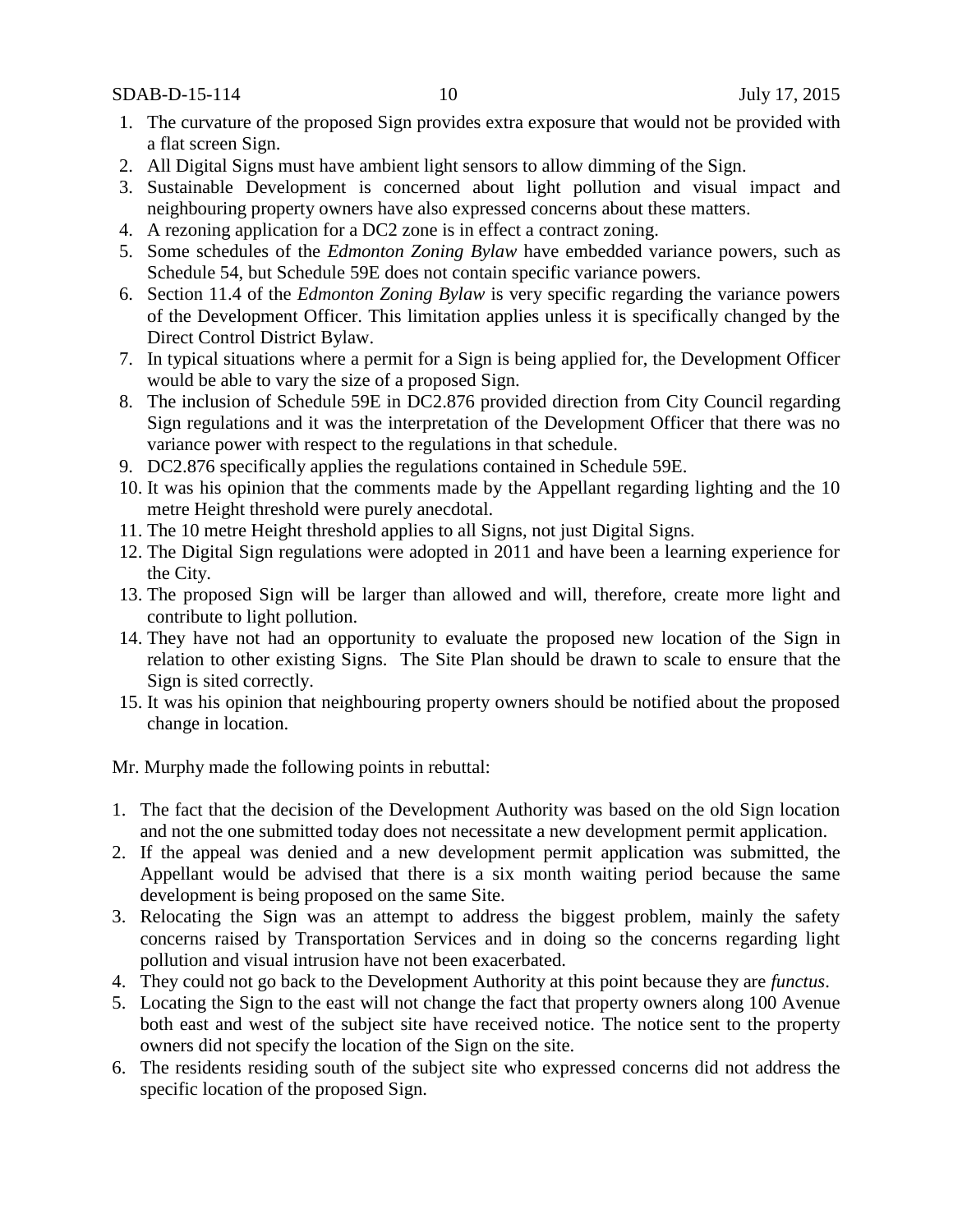- 7. He referenced a photograph contained in the PowerPoint presentation to illustrate that even when the there is no foliage on the deciduous trees, the houses behind the berm cannot be seen from 100 Avenue.
- 8. Sustainable Development indicated that the berm provides protection to the residential area for Signs that are less than 10 metres in Height, which can be inferred from DC2.876.
- 9. Even if the Sign is moved 60 metres to the east, it complies with the separation distance requirements set out in Schedule 59E.3(5)(d) of the *Edmonton Zoning Bylaw* because the proposed Sign is more than 400 metres away from the closest Digital Sign. A variance is not being requested for this requirement or the Side Setback. If the Sign does not comply with both of these requirements it cannot be built.
- 10. Sustainable Development should have been aware that the Sign could be moved to address the concerns of Transportation Services.
- 11. It is common for Appellants to revise Site Plans at a Board hearing and in his experience it happens regularly.
- 12. He agreed that it was important for the Sign to comply with Section 59.2 of the *Edmonton Zoning Bylaw.*
- 13. The Development Authority had offered a new characterization of the reasons for refusal, specifically that discretion was not provided to vary the maximum allowable size of the Sign.
- 14. In his experience it is common for the Development Authority to use discretion to vary requirements in a Direct Control Zone.
- 15. It was his opinion that the concerns of the Development Officer were not related to the size of the Sign but rather light pollution and visual intrusion.
- 16. The *Edmonton Zoning Bylaw* incorporates variance powers except where specifically excluded and that variance power allows the Development Office to allow a variance to the size of the proposed Sign.
- 17. Section DC2.876.4(z)(i) requires an exercise of discretion because there is no way to measure light pollution and visual intrusion. The Development Authority is required to make a discretionary decision.
- 18. The Development Officer testified that even if the Sign complied with the size requirements, it could be refused for contributing to light pollution. This amounts to an acknowledgement by the Development Officer that the decision to refuse the permit was discretionary, and based on light pollution and visual intrusion, not the size of the Sign.
- 19. A 10 foot by 20 foot Sign will not work at this location because of the Side Setback requirement and the lower resolution of that type of screen.
- 20. The addition of extra Sign Area at the bottom of the Sign will not impact the amenities of the residential properties located south of 100 Avenue or the commercial developments along 100 Avenue.
- 21. The inclusion of Schedule 59E in the amendment of DC2.876 may have been an oversight by the hotel owners who may not have been aware of the impact of including that Schedule in the rezoning application.
- 22. A smaller curved Sign could be manufactured with the same level of clarity but consistency of size with other Signs throughout the City would be lost and it would be more expensive to manufacture because it would be a custom build.
- 23. The proposed Sign is eight metres in Height and the berm is five metres high, which means that the Sign cannot be seen by residents to the south because of the berm is located close to the houses and it will block the view of the proposed Sign from the houses.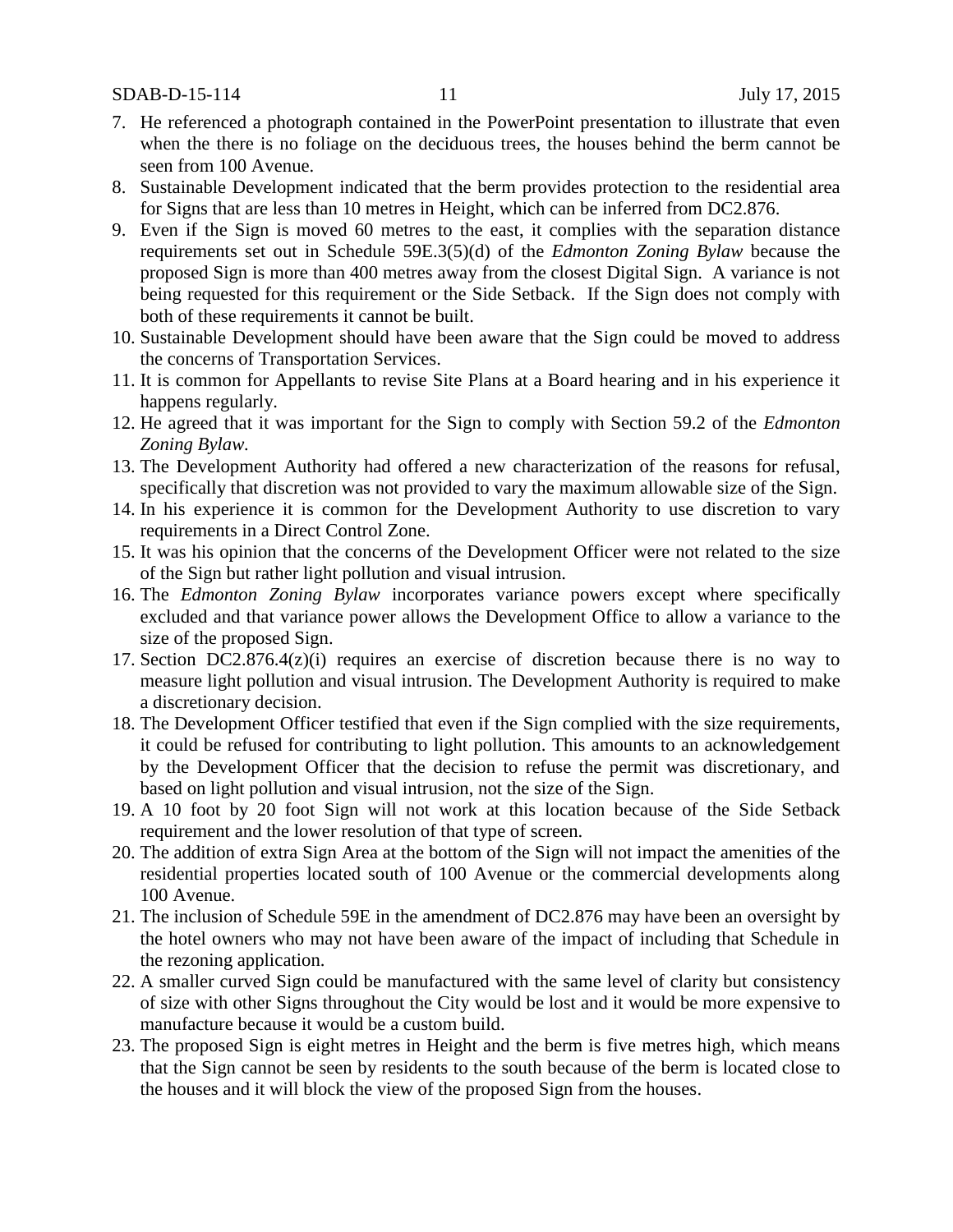SDAB-D-15-114 12 July 17, 2015

- 24. In certain situations it is not possible to negotiate with a Development Officer after a development permit application is submitted, which necessitates an appeal to the Board.
- 25. Neighbours received notice of the appeal regarding the development of a Sign on the Site and the location of the Sign was not provided, which is normal practice.
- 26. Section 720.3(3) of the *Edmonton Zoning Bylaw* incorporates all administrative regulations, including the variance power in Section 11, in DC2 provisions unless specifically excluded in the DC2 provision. There is no language in DC2.876 that specifically excludes the Development Officer's variance power with respect to the regulations in Schedule 59E.3.
- 27. The relocation of the Sign is a minor change and requiring a new development permit application will have the effect of slowing down the entire development permit decision making process and preclude consideration of revised Site Plans at Board hearings.
- 28. If the Board refuses the development permit application based on the original location and the failure to comply with Section 59.2 of the *Edmonton Zoning Bylaw* and the concerns of Transportation Services with respect to safety, an identical application will be made in six months that will be essentially the same as the one before the Board today.

#### **Decision:**

that the appeal be DENIED and the decision of the Development Authority CONFIRMED regarding the first ground of refusal that the proposed sign would contribute to light pollution and visual intrusion into residential properties south of 100 Avenue, contrary to Section DC2.876.4(z)(i).

### **Reasons for Decision:**

The Board finds the following:

- 1. Minor Digital On-premises Off-premises Signs is a listed Use in DC2.876 Site Specific Development Control Provision ("DC2.876").
- 2. The Board was required to determine if it could consider the revised Site Plan submitted by the Appellant in this appeal.
- 3. The second reason for refusal cited by the Development Authority was that the proposed sign did not comply with Section 59.2(2) of the *Edmonton Zoning Bylaw* because it would interfere with the view of a traffic control signal on the northeast corner of the intersection at 100 Avenue and 184 Street.
- 4. To address this, the Appellant prepared a revised Site Plan that located the proposed sign 60 metres further east than the location in the original application. This was submitted to Transportation Services, who then removed their objections related to Section 59.2(2).
- 5. The Development Authority expressed concern that they had not had an opportunity to review the revised plan with respect to separation distances from other Digital Signs and that affected property owners had not been notified of the proposed new location.
- 6. The Board finds that it can consider the revised plan with the change in location. As is the usual practice, the notice to property owners did not specify the location of the Sign on the site. The contents of a new notice to affected property owners would be the same. Accordingly, the Board finds that it is unlikely that additional objections to the proposed development would result. Regarding separation distances, a condition can be imposed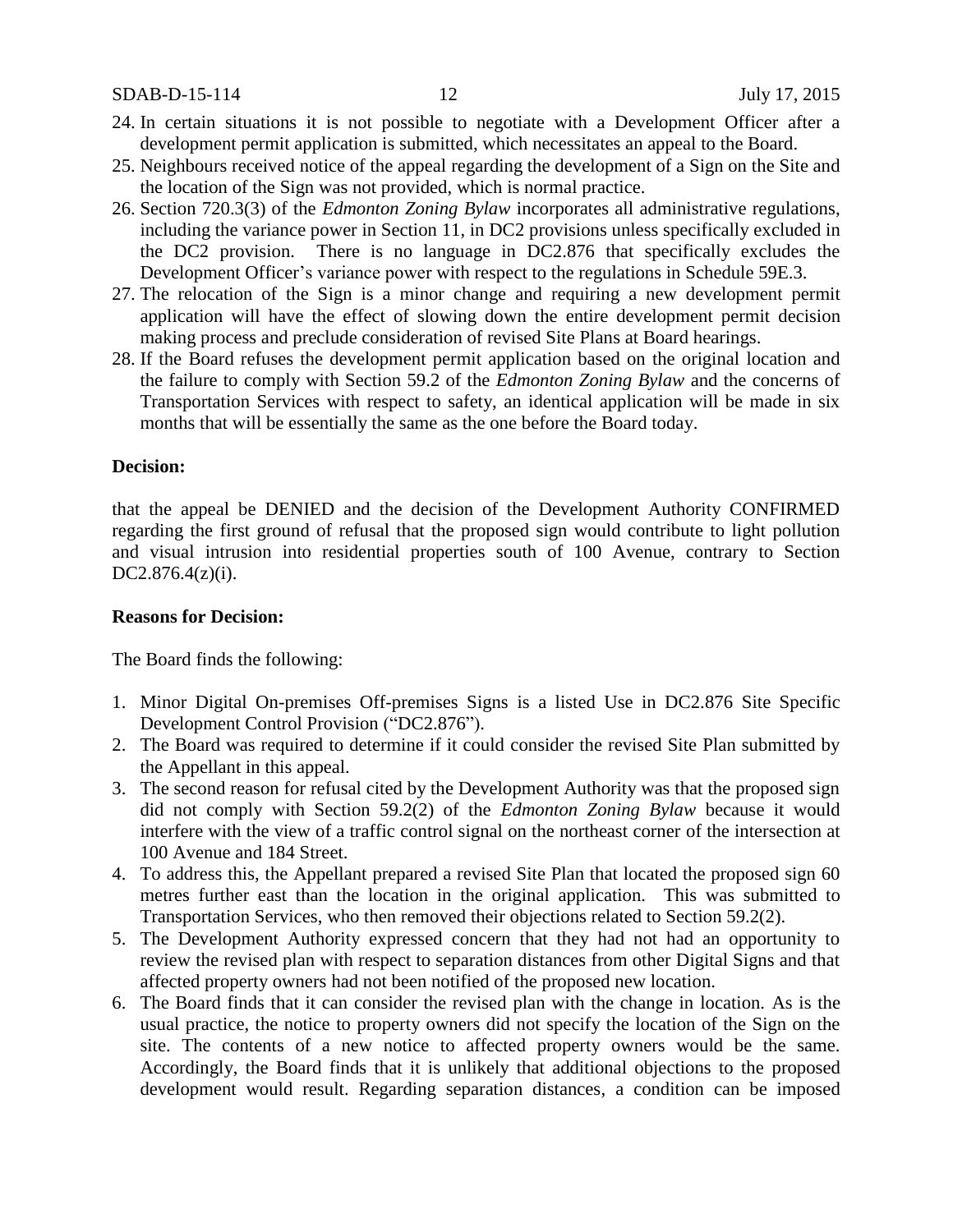regarding the minimum required separation distance from other Signs if the Board decides to issue a development permit.

7. The Board must decide if it has jurisdiction to substitute its decision for that of the Development Authority. Section 641(4)(b) of the *Municipal Government Act* states: if a decision with respect to a development permit application in respect of a direct

control district is made by a development authority, the appeal is limited to whether the development authority followed the directions of council, and if the subdivision and development appeal board finds that the development authority did not follow the directions it may, in accordance with the directions, substitute its decision for the development authority's decision.

- 8. The Appellant submits that the Development Authority did not follow the directions of Council. The basis for this submission is essentially that the Development Authority exercised discretion in making its decision. Such an exercise of discretion does not follow Council's direction because it is impossible for Council to specify how such discretion should be exercised. Therefore, whenever the Development Authority exercises discretion in deciding whether or not to issue a development permit in a direct control district, the Board has the jurisdiction to substitute its decision for that of the Development Authority. The Board must determine if the principles of statutory interpretation support this submission.
- 9. In Canada, the courts have consistently applied Elmer Driedger's so-called golden rule of statutory interpretation, which is that the words of an Act are to be read in their entire context and in their grammatical and ordinary sense harmoniously with the scheme of the Act, the object of the Act, and the intention of Parliament.
- 10. With respect to the scheme of the *Municipal Government Act* regarding development permits in districts other than direct control districts, section  $640(2)(b)$  states that, for districts other than direct control districts, the land use bylaw must prescribe permitted uses and uses allowed at the discretion of the development authority. Section 642(1) states that a development authority is required to issue a development permit for a permitted use if the development conforms to the land use bylaw. Section 685 provides a right of appeal to a subdivision and development appeal board if a development authority fails to issue a development permit or issues a development permit subject to conditions. The section provides that there is no right of appeal in respect of a development permit for a permitted use unless the provisions of the land use bylaw were relaxed, varied or misinterpreted.
- 11. Section 685, therefore, provides that there is a right of appeal in situations where a development authority has exercised discretion when deciding whether or not to issue a development permit.
- 12. Section 687(3) gives a subdivision and development appeal board considerable discretion in dealing with these appeals. The boards may confirm, revoke or vary the development permit or any conditions or substitute a permit of their own. They can issue development permits that do not comply with the land use bylaw if they are of the opinion that the development will not unduly interfere with the amenities of the neighbourhood or materially interfere with the use, enjoyment or value of neighbouring parcels of land.
- 13. The statutory scheme makes it clear that, in all districts except direct control districts, discretionary decisions by the Development Authority in respect of development permits are subject to appeal and that the Board has broad discretion when dealing with those appeals.
- 14. The situation is quite different for direct control districts. Section 641(2) states that in direct control districts council may regulate development in the district in any manner it considers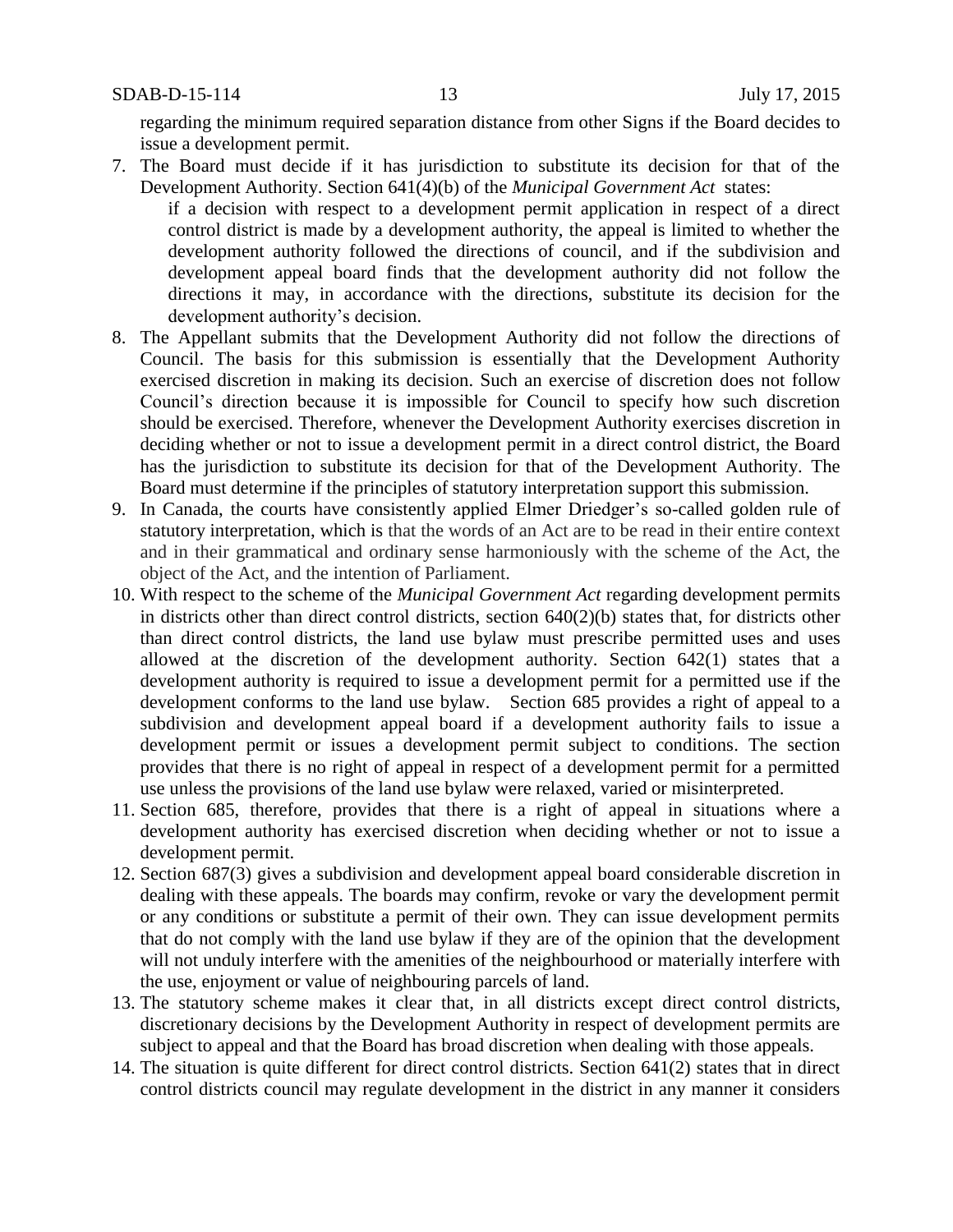necessary. Section 641(3) gives council power to delegate decisions regarding development permit applications with directions it considers necessary. Section 641(4) provides that despite the right of appeal provided by section 685, an appeal from a development authority's decision is limited to whether the development authority followed the directions of council. If a subdivision and development appeal board concludes that these directions were not followed, it may substitute its decision but it is also limited to following council's directions. The broad powers the Board has regarding other development permit appeals are significantly limited in these circumstances. The only consideration is ensuring that the directions of council are followed.

- 15. This review of the statutory scheme in respect of development permit appeals shows that, in districts other than direct control districts, an exercise of discretion by the Development Authority gives rise to a right of appeal and the Board has considerable latitude in dealing with those appeals. However, for direct control districts, the sole issue to be considered on appeal is whether the directions of Council were followed and the Board's powers are limited to ensuring that they were.
- 16. A purposive reading of section 641(4)(b) does not support the Appellant's submission that any exercise of discretion by the Development Authority automatically triggers a right of appeal to the Board. Such an exercise of discretion does give rise to a right of appeal in all other zones but it is clear that the Legislature intended that appeals regarding direct control districts should be treated differently. The plain reading of the section indicates that the only consideration for the Board in determining whether it has jurisdiction to interfere with the decision is whether the directions of Council were followed. If the Legislature had intended that the Board should automatically have the right to substitute its decision for that of the Development Authority every time discretion was exercised, it could have included explicit language in section 641(4)(b).
- 17. The Board does not agree with the Appellant's submission that an exercise of discretion by the Development Authority is tantamount to not following the directions of Council because Council can't specify how discretion should be exercised and has, therefore, exercised less than complete direct control. The Board is of the view that, if Council has given the Development Authority discretion, either specifically in the direct control provision in question or by reference to other sections of the Zoning Bylaw, the Development Authority is following the directions of Council so long as it exercises the discretion in the way Council intended.
- 18. If the Development Authority fails or refuses to exercise discretion that has been delegated to it in a direct control provision, this would amount to a failure to follow Council's directions and give the Board jurisdiction to intervene.
- 19. If the Development Authority exercises discretion that has been delegated to it in a direct control provision in an unreasonable manner, this would amount to a failure to follow Council's directions and give the Board jurisdiction to intervene because it is implicit that delegated discretion must be exercised reasonably. In determining if discretion has been exercised reasonably, the Board must determine whether the decision falls within a range of possible acceptable outcomes that are defensible in respect of the facts and law. If it does, the Development Authority has followed the directions of Council and the Board cannot intervene.
- 20. If the direct control provision is silent on particular matters and has left gaps in the regulations governing the direct control district, any decisions by the Development Authority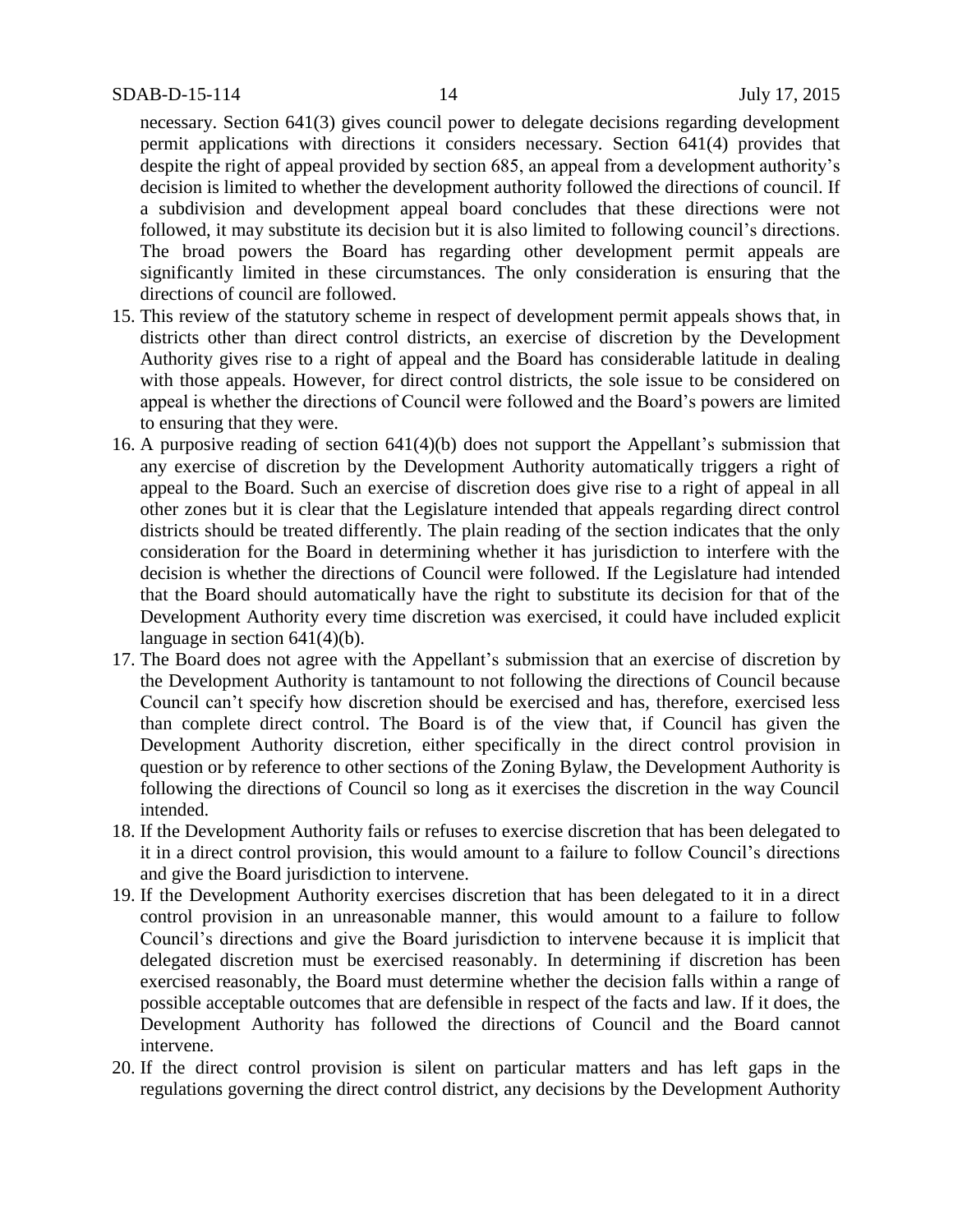with respect to those matters fall outside the directions of Counsel and give the Board jurisdiction to deal with them pursuant to its powers under section 687(3).

- 21. Applying this analysis to the instant appeal, the Board finds that the Development Authority's decision does comply with the directions of Council. There are no gaps in DC2.876 as there were in the direct control provision dealt with in SDAB decision SDAB-D-14-246, which was referred to by the Appellant. Nor is this a case where the Development Authority has failed to exercise discretion that has been delegated to it. Further, the Board is of the view that the Development Authority exercised its discretion reasonably.
- 22. Section DC2.8764(z) states that Schedule 59E shall apply to Minor Digital On-premises Offpremises Signs. The Development Authority followed the directions of Council and used section  $59E.3(5)(c)(ii)$  to determine the maximum area allowed for the proposed Sign. That section states that for Minor Digital On-premises Off-premises Signs the maximum Area shall be 20 square metres for proposed Signs that are Freestanding Signs.
- 23. Based on a review of the plans the Development Authority determined that the proposed Sign exceeds the maximum allowable Sign Area by 11.2 square metres.
- 24. Section DC2.876.4(z)(i) states that all Digital Signs shall be designed to minimize light pollution and visual intrusion into residential properties south of 100 Avenue. As was pointed out by the Appellant, this section gives the Development Authority discretion to decide if the proposed Sign will result in light pollution and visual intrusion into the residential neighbourhood. The Development Authority followed the directions of Council and exercised its discretion, stating: "In the opinion of the Development Officer, any excess sign area other than permitted for the Minor Digital On-premises Off-premises Sign, would contribute to light pollution and visual intrusion into residential properties south of 100 Avenue, contrary to Section DC2.876.4(z)(i)."
- 25. The Development Authority also followed the directions of Council in s. DC2.876.4(z)(ix) in determining whether the Sign complied with s. 59.2 of the Zoning Bylaw. As was indicated previously, the Development Authority's refusal on this ground has been rendered moot because the re-location of the proposed sign 60 metres to the east has eliminated the noncompliance with s. 59.2(2).
- 26. Accordingly, the Board does not have the authority to substitute its decision for the decision of the Development Authority.
- 27. In the alternative if the Board is wrong and it does have the authority to substitute its decision for that of the Development Authority, the Board finds that the required variance in the maximum allowable Sign Area would not have been granted for the following reasons:
	- a) It is evident from s. DC2.876.4(z) that Council was concerned about the impact of light pollution and visual intrusion from signs on the residential neighbourhood south of 100 Avenue. The provisions in this section are additional requirements to those contained in Schedule 59E. The directions in Subparagraphs (i), (ii), (iii), (v), (vi) and (viii) are all intended to minimize the impact of signs on the neighbourhood. In Subparagraph (i) Council has specifically directed that Digital Signs, like the proposed Sign, must designed to minimize light pollution and visual intrusion into the neighbourhood.
	- b) The proposed excess in Sign Area is 11.2 square metres over the 20 square metres maximum specified in s.  $59E.3(5)(c)(ii)$ , which is 56% larger than the maximum. This means that the proposed Sign will project 56% more light than a similarly designed sign that complies with the schedule. The size of the variance alone is not determinative of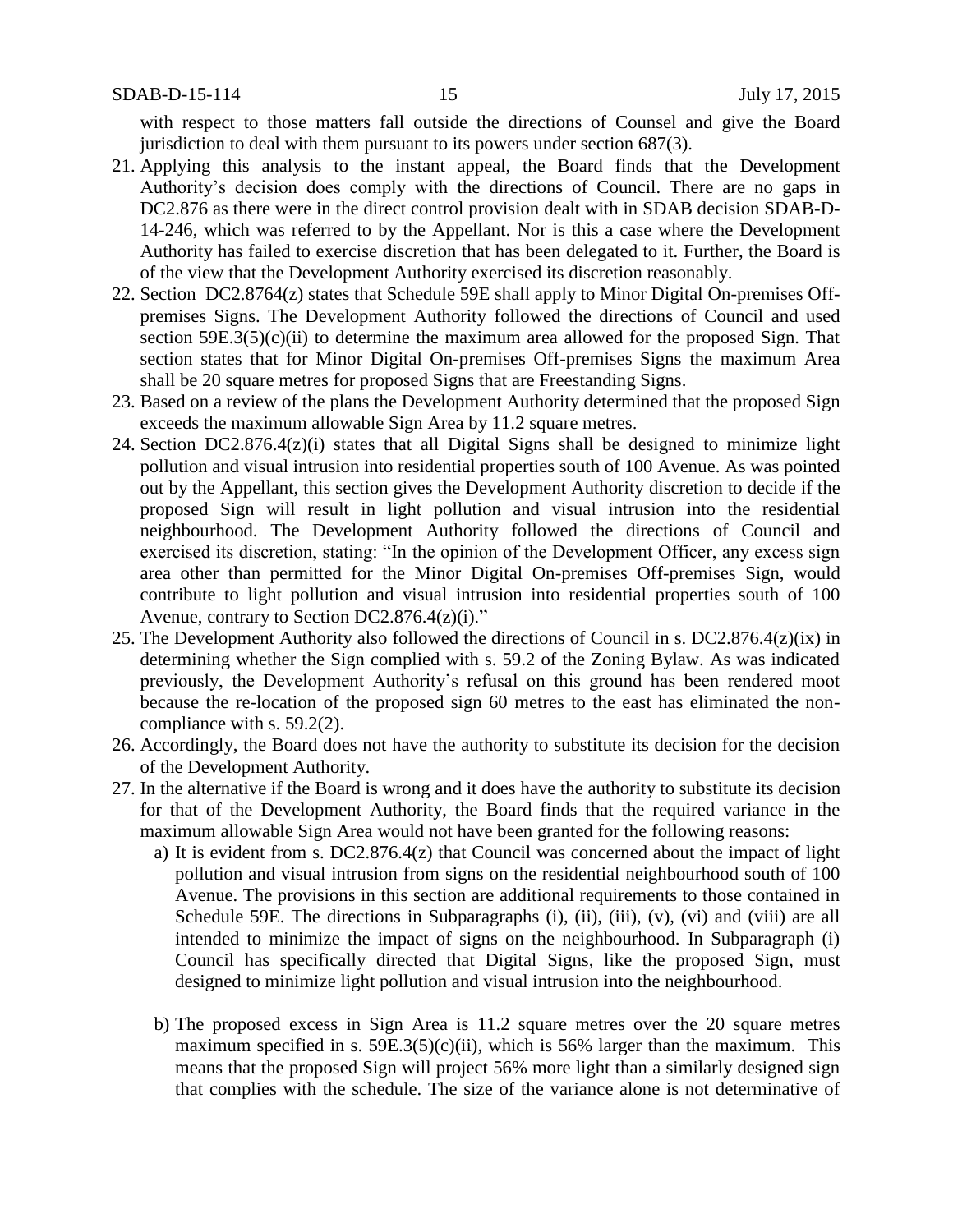whether it will result in light pollution or visual intrusion into the neighbourhood, but considered with the factors discussed below, the Board finds the variance is too large.

- c) The Appellant submits that, because all the excess area is located at the bottom of the Sign, the berm between the Sign and the neighbourhood will block any view of the excess area. However, the berm is only five metres high, which is lower than the upper windows on a two-story house. The photographs and videos provided by the Appellant were taken at standing height and do not depict the view that a home owner would have from a second story window. Many of the trees on the berm are deciduous and would be bare for several months of the year and would not block light from the Sign. The Board is of the opinion that some if not all of the excess sign area would be visible from the second story of houses on the other side of the berm.
- d) The Board notes that bedrooms are often located on the second storey of houses. The proposed Sign would change its image every six seconds. The Board is of the view that this constant changing of images would be very intrusive, particularly after dark.
- e) The Board concludes that the design of the proposed Sign does not minimize light pollution and visual intrusion into residential properties south of 100 Avenue and that issuing a development permit for it would be contrary to the directions of Council in  $DC2.876(4)(z)(i)$ .
- 28. The reasons in the preceding paragraph are also the reasons the Board finds the decision of the Development Authority to be reasonable and within the range of possible acceptable outcomes that are defensible in respect of the facts and law.

## **Important Information for the Applicant/Appellant**

- 1. This decision may be appealed to the Alberta Court of Appeal on a question of law or jurisdiction under Section 688 of the *Municipal Government Act*, R.S.A. 2000, c. M-26. If the Subdivision and Development Appeal Board is served with notice of an application for leave to appeal its decision, such notice shall operate to suspend the Development Permit.
- 2. When a decision on a Development Permit application has been rendered by the Subdivision and Development Appeal Board, the enforcement of that decision is carried out by the Sustainable Development Department, located on the 5th Floor, 10250 – 101 Street, Edmonton.